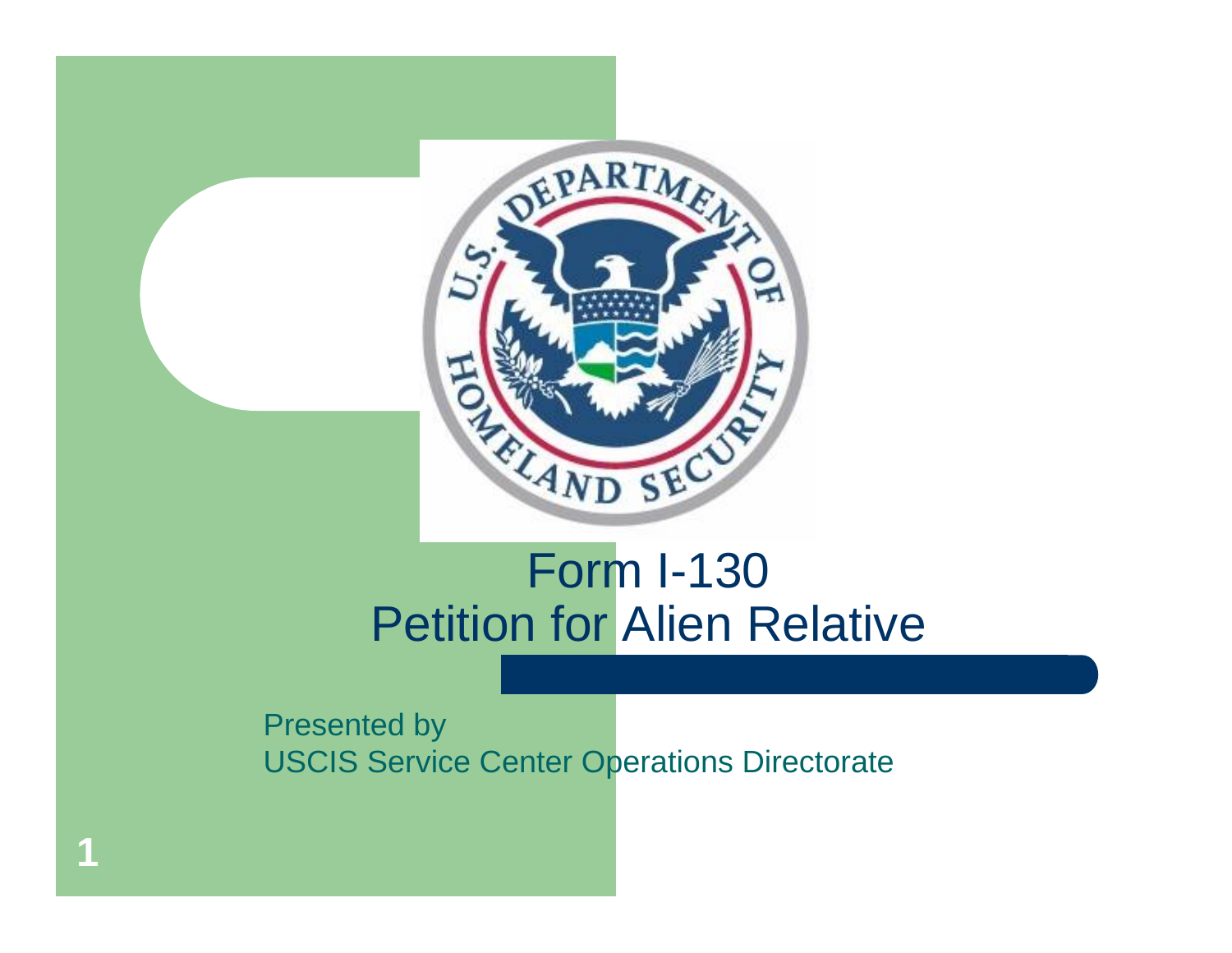# **Objectives**

#### **At the end of this presentation you will understand:**

- **-** What is a Form I-130
- **-** Who files an I-130
- **-** Who benefits from an approved I-130
- **-** How USCIS processes and adjudicates an I-130
- visa issuance **-** How approved I-130s are transmitted to DOS for overseas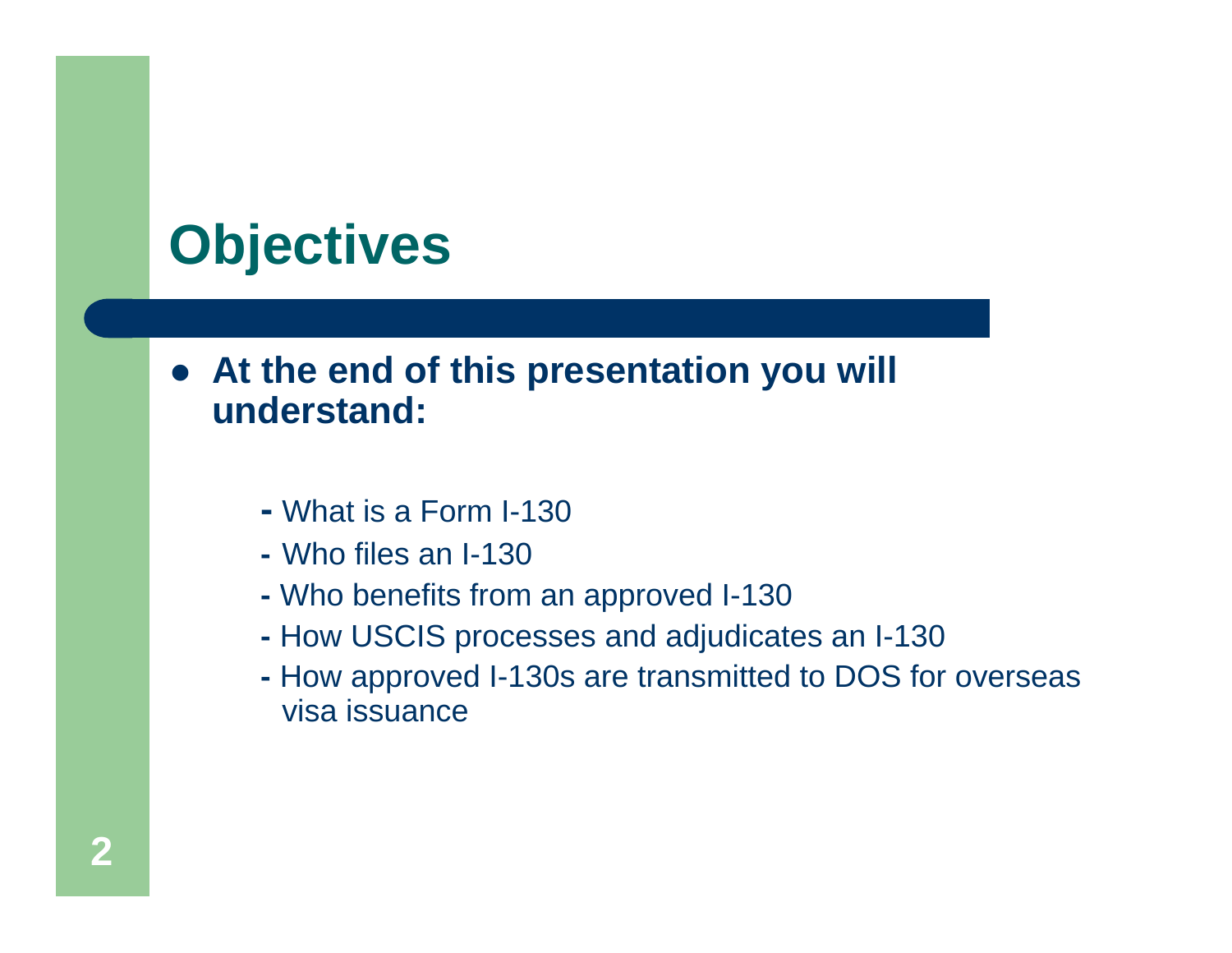# **What is a Form I-130?**

#### **Petition for Alien Relative**

The Form I-130

- $\cdot$  Is an essential document to establish the existence of a familial relationship between someone who is:
	- (a) a US citizen (USC) or
	- (b) a lawful permanent resident (LPR)

**and** another person who is an alien.

- Often the required document than an LPR or USC files to request USCIS's approval for their alien relative to immigrate to the US.
- $\cdot$  Is the first step in a two step immigrant visa issuance process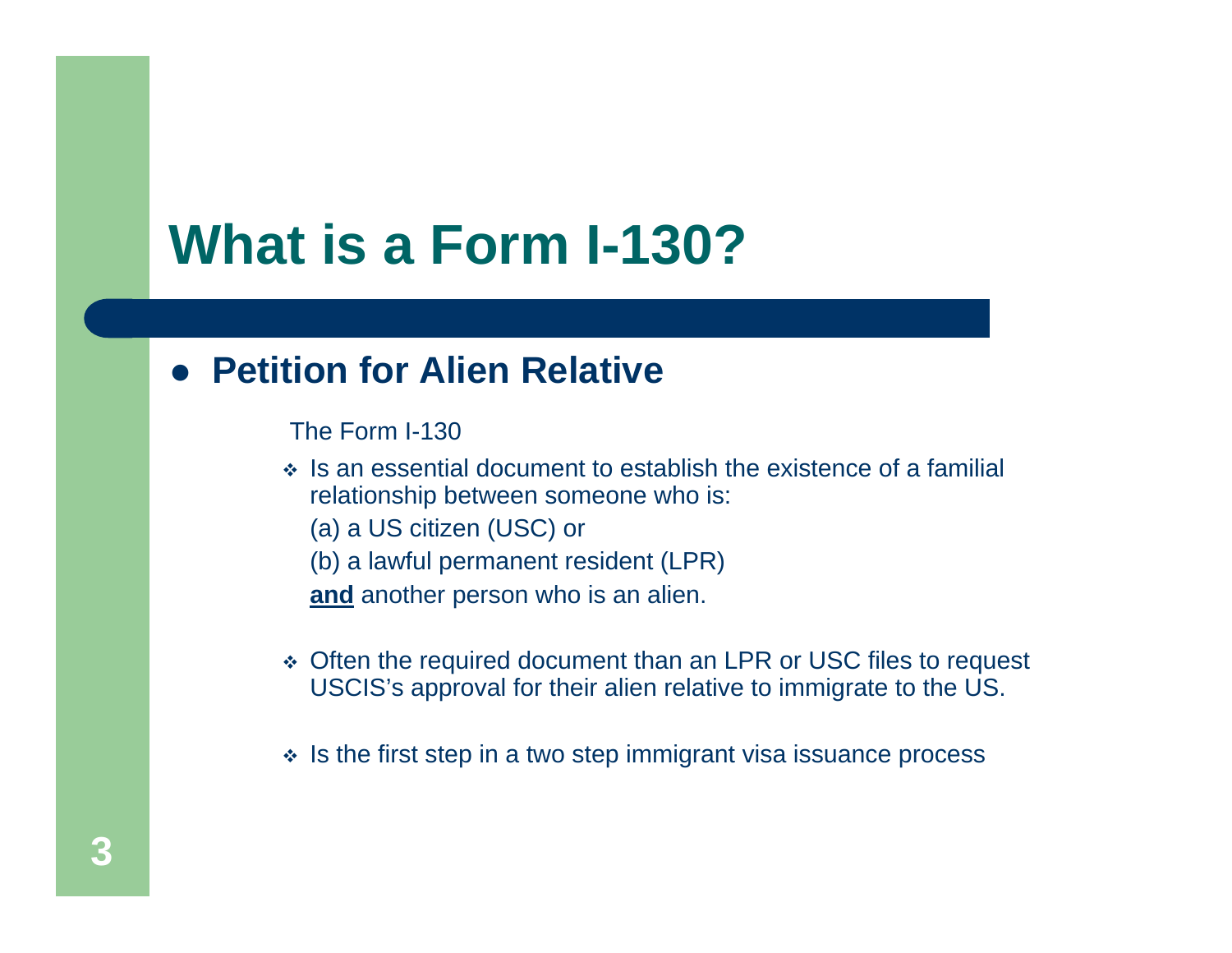# **Who can file a Form I-130?**

**The Person Who Files An I-130 On Behalf Of An Alien Relative Is:** 

 $\checkmark$  A USC or an LPR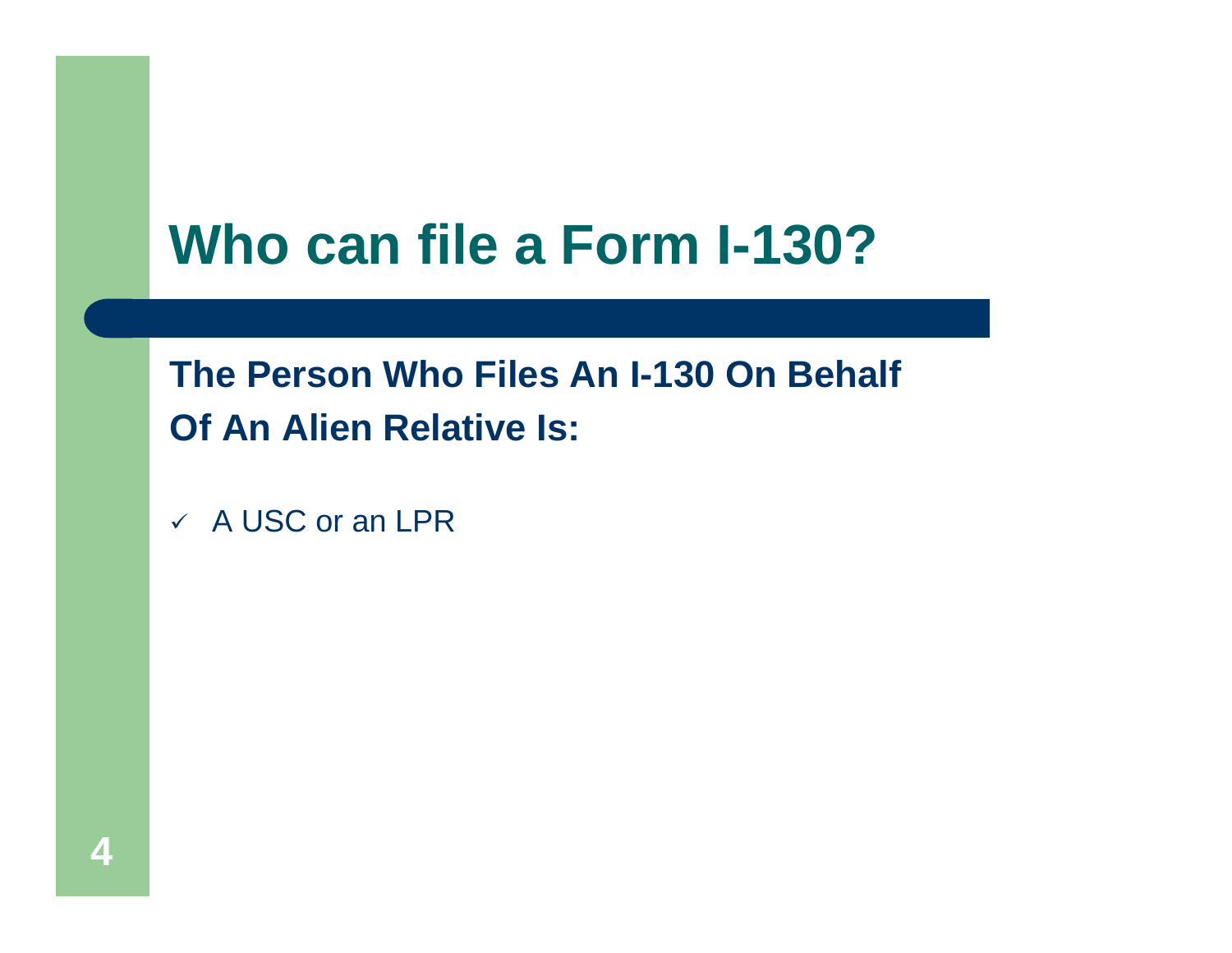# **For Whom Can I-130 be filed?**

 $\blacktriangleright$  The key purpose of I-130 petition is to promote family reunification – so both the petitioner and the named beneficiary on an I-130 benefits when the petition is approved.

#### **A petitioner may file for:**

- $\checkmark$ **Spouse**
- $\checkmark$ **Unmarried children (under 21 years old)**
- $\checkmark$ **Siblings**
- $\checkmark$ **Married son or daughter (not available for LPRs)**
- $\checkmark$ **Unmarried son or daughter (21 years old or older)**
- $\checkmark$ **Parents**

**But----**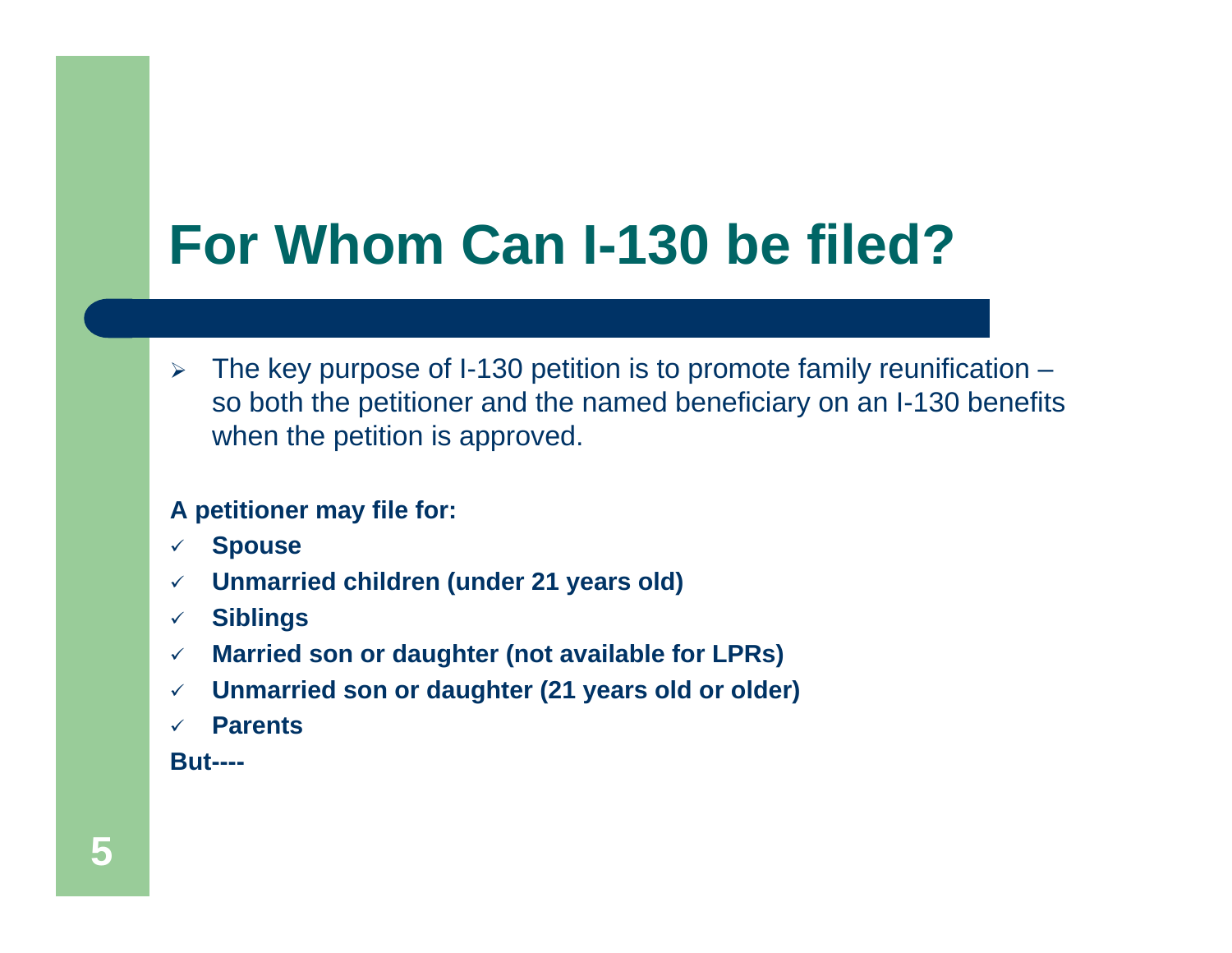## **For Whom Can I-130 be filed? (cont.)**

---- **Remember**, USCs and LPRs are restricted as to who they can file for ---

USCs **must be 21** years of age or older *when filing for a parent or siblings and* LPRs **cannot** file for their parents, siblings, or married sons or daughters

 $\checkmark$  **No one can file an I-130 on behalf of an aunt, uncle, cousin, niece, nephew, in-law relative or grandparent.**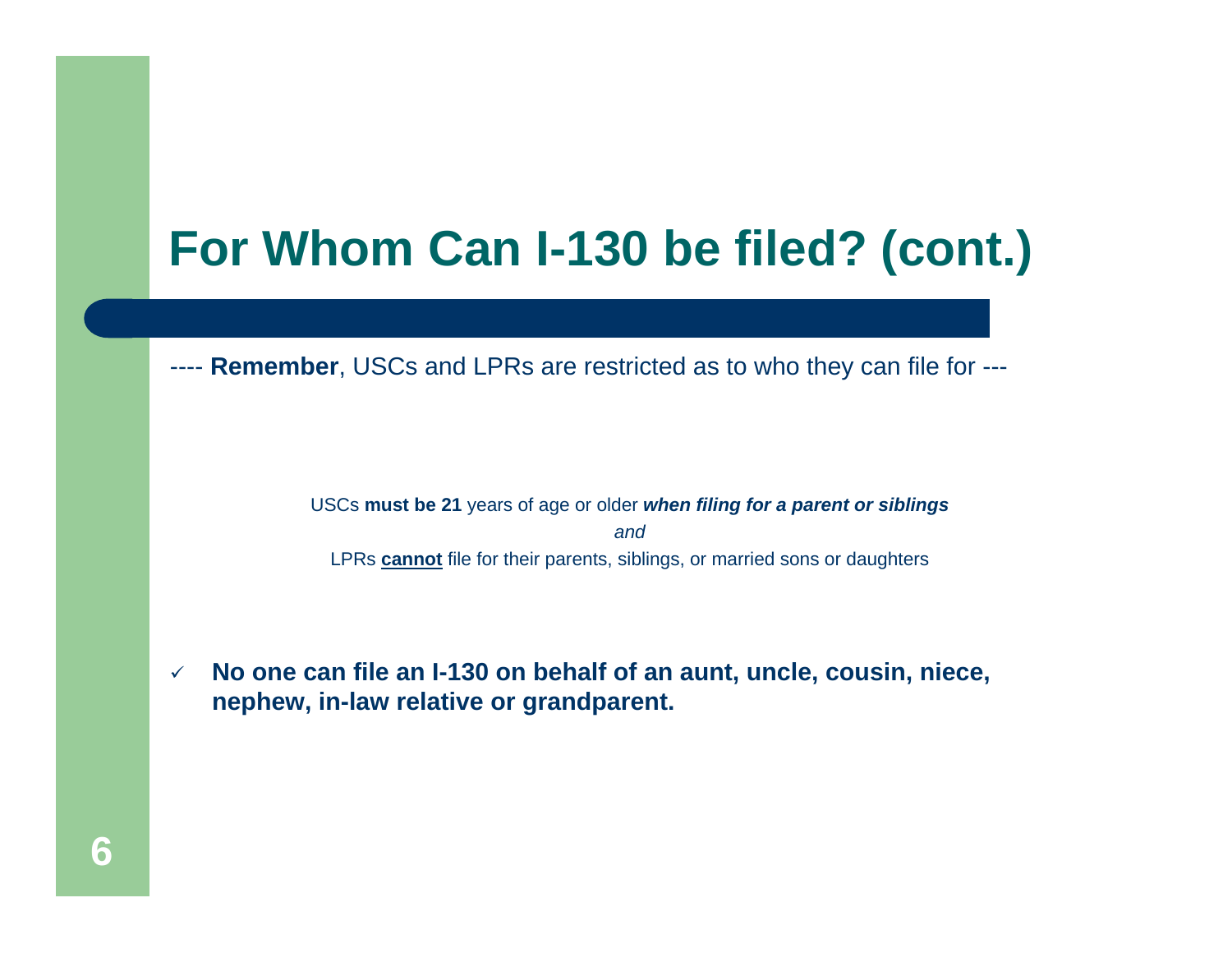## **For Whom Can I-130 be filed? (cont.)**

 $\Box$  **Family reunification and legislative restriction on US immigration have resulted in the creation of a two-tiered family-based immigrant visa system.** 

Family Reunification = Immediate Relative Category (IRs)

Legislative Numerical Limits = Family Preference Visa Categories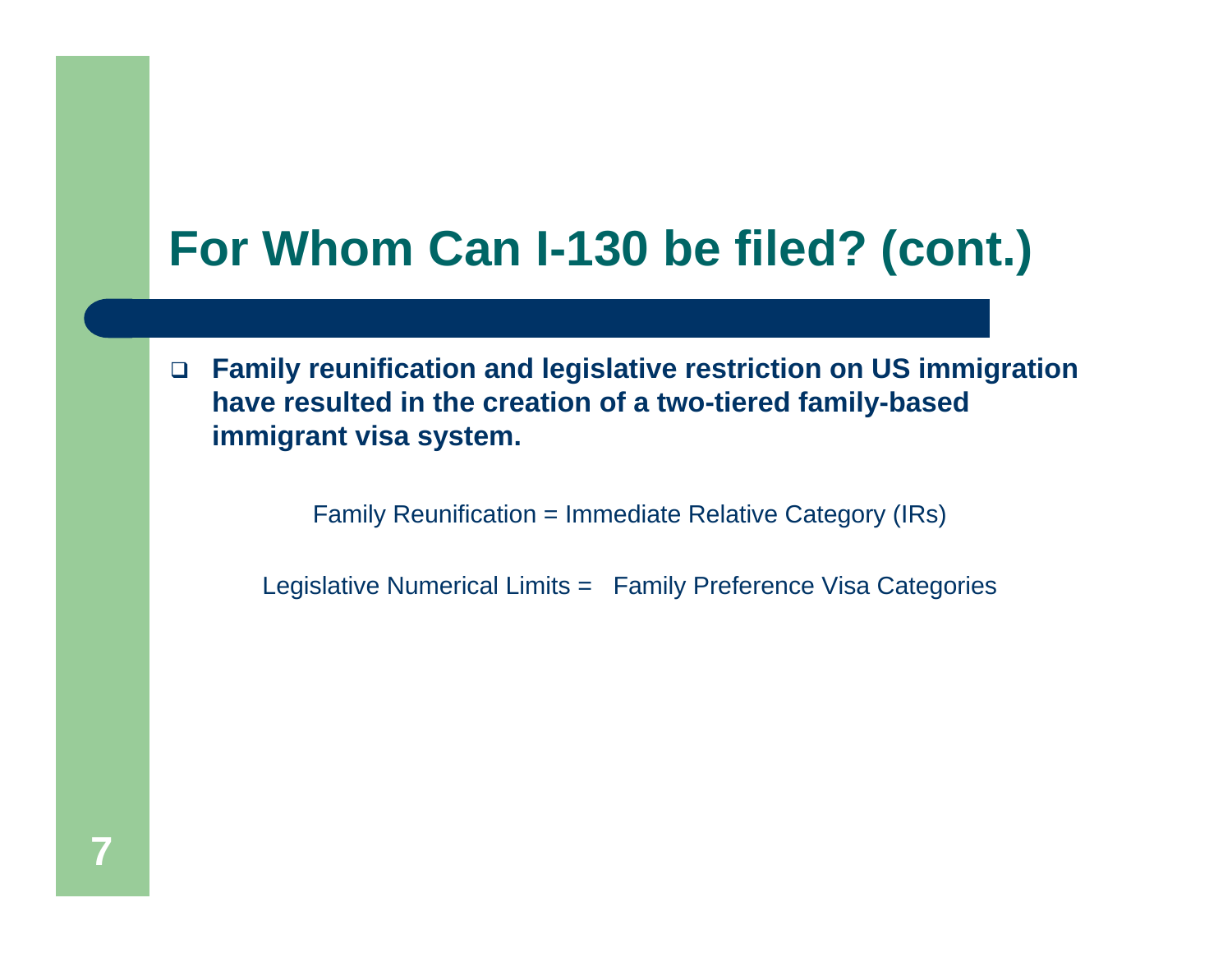## **For Whom Can I-130 be filed? (cont.)**

#### $\Box$ **The Visa Classes**

 $\mathbf{e}^{\mathbf{e}}_{\mathbf{e}}$ **IRs**:

Are **not subject to numerical visa limitations** 

- Are the Spouse of USCs
- Are the children (who are unmarried and under age 21)

#### $\mathbf{e}^{\mathbf{e}}_{\mathbf{e}}$ **F**amily **P**references:

#### Are **subject to numerical visa limitations**

| <b>First preference (F1)</b>  | Unmarried sons and daughters of USCs (INA §203(a)(1))                               |
|-------------------------------|-------------------------------------------------------------------------------------|
| <b>Second preference (F2)</b> | Spouses, children, and unmarried sons and daughters of<br>LPRs (INA $\S203(a)(2)$ ) |
| <b>Third preference (F3)</b>  | Married sons and daughters of USCs (INA §203 (a)(3))                                |
| <b>Fourth preference (F4)</b> | Brothers and sisters of USCs (INA §203 (a)(4))                                      |

**8**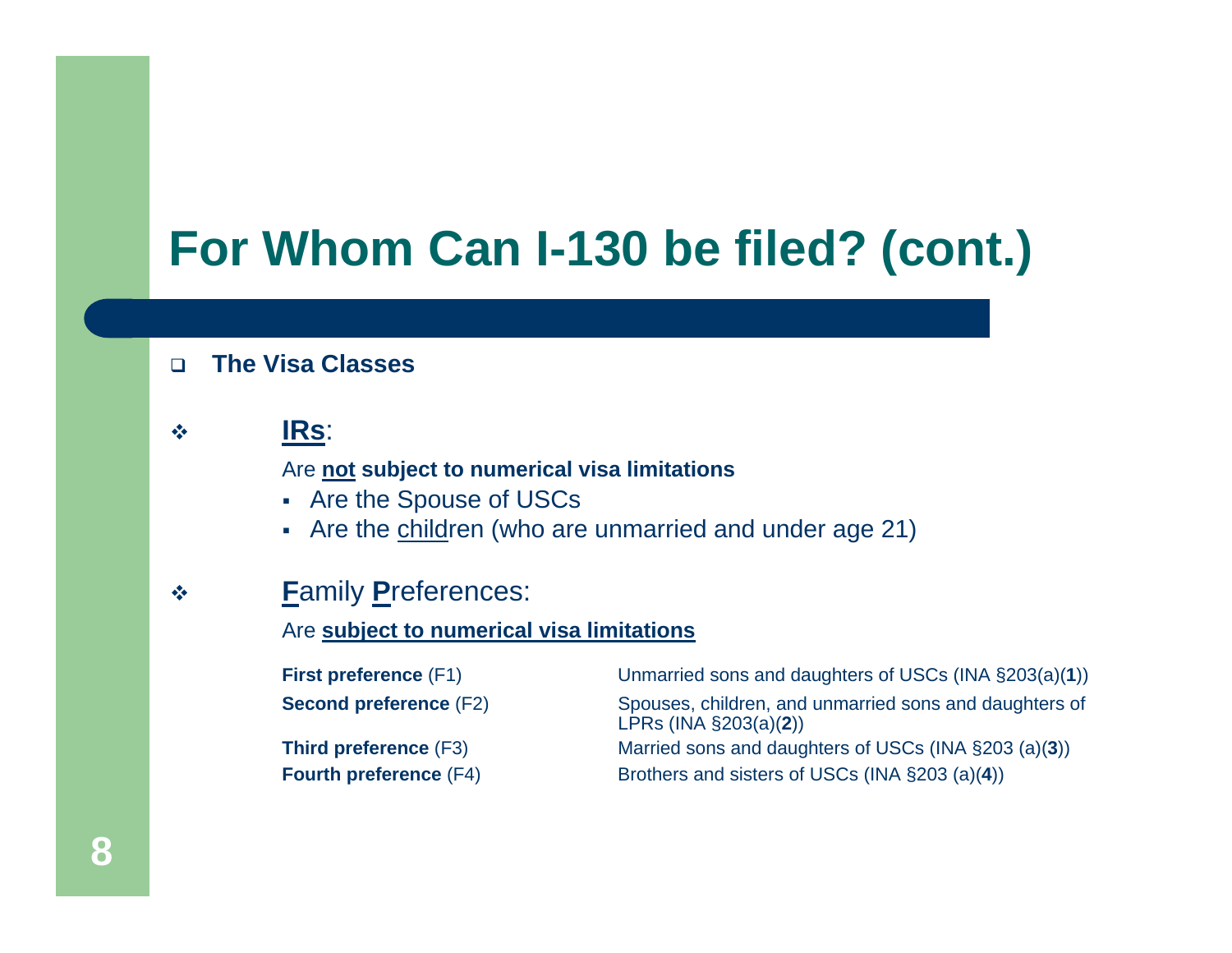#### $\bullet$ Filing an I-130

- $\checkmark$ The Form I-130 if filed according to the filing instructions on the form.
- $\checkmark$  The Form is sent to a Lockbox facility for intake. The Lockbox facility does not adjudicate petitions, rather the lockbox determines whether the petitions meet the acceptance criteria
	- -- if **YES** (criteria met) – lockbox routes the form I-130 to the appropriate field office or service center to be adjudicated.
	- --if **NO** (criteria not met) – lock box will reject the form I-130
- $\checkmark$  When the beneficiary is already in the United States, the petitioner may filed an I-130 with a Form I-485, *Application to Register Permanent Residence or Adjust Status*. **This is known as a concurrent filing.** Concurrently filed I-130s/I-485s are sent to a specific Lockbox facility and are adjudicated by USCIS field offices.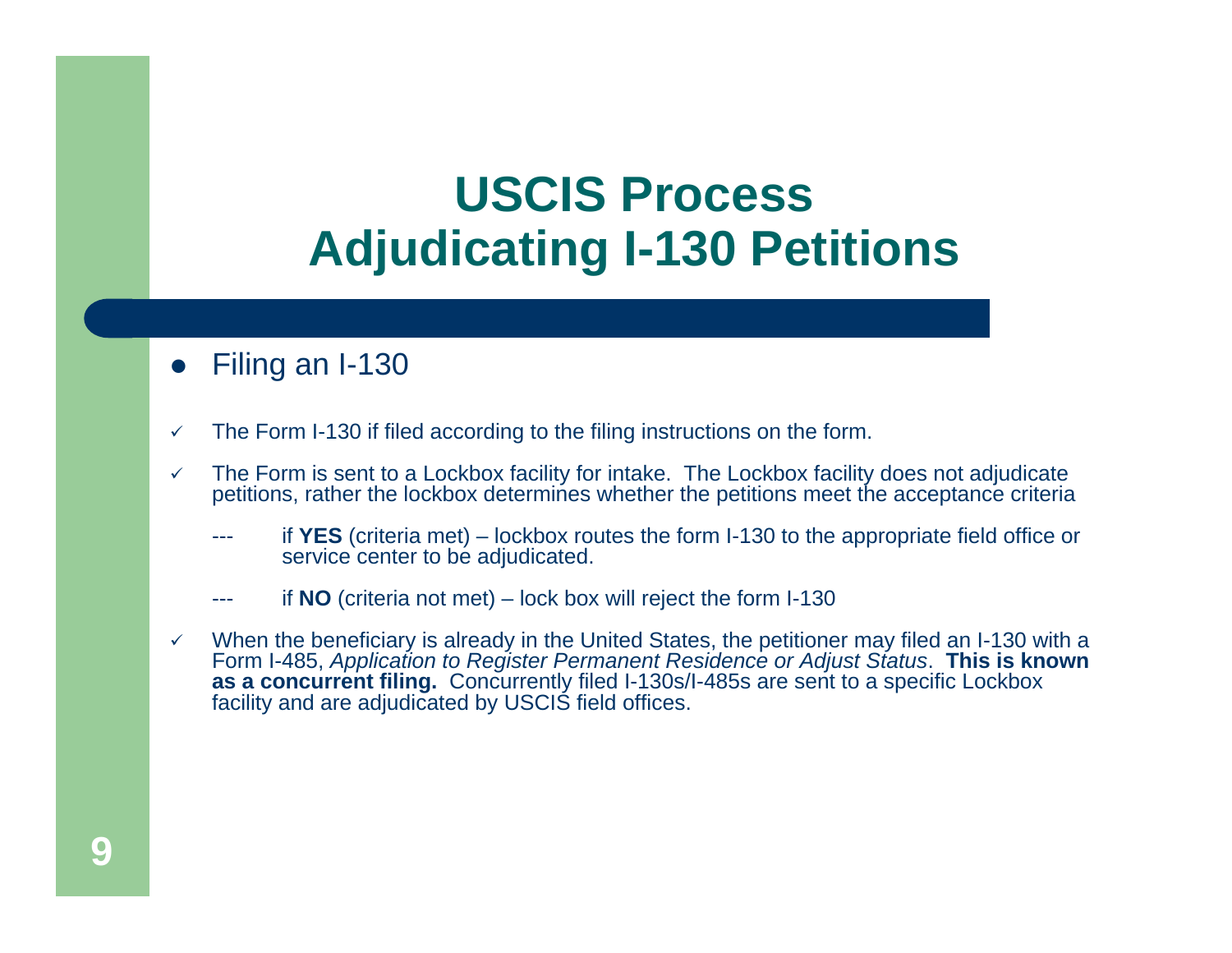- $\bullet$  A properly filed I-130 is one that is received with:
	- the petitioner's signature and the appropriate filing fee.
- **(8 CFR §103.2(a))**

The Lockbox facility will reject petitions that are not properly filed.

Rejected petitions are returned to the petitioners and are not given a "receipt date."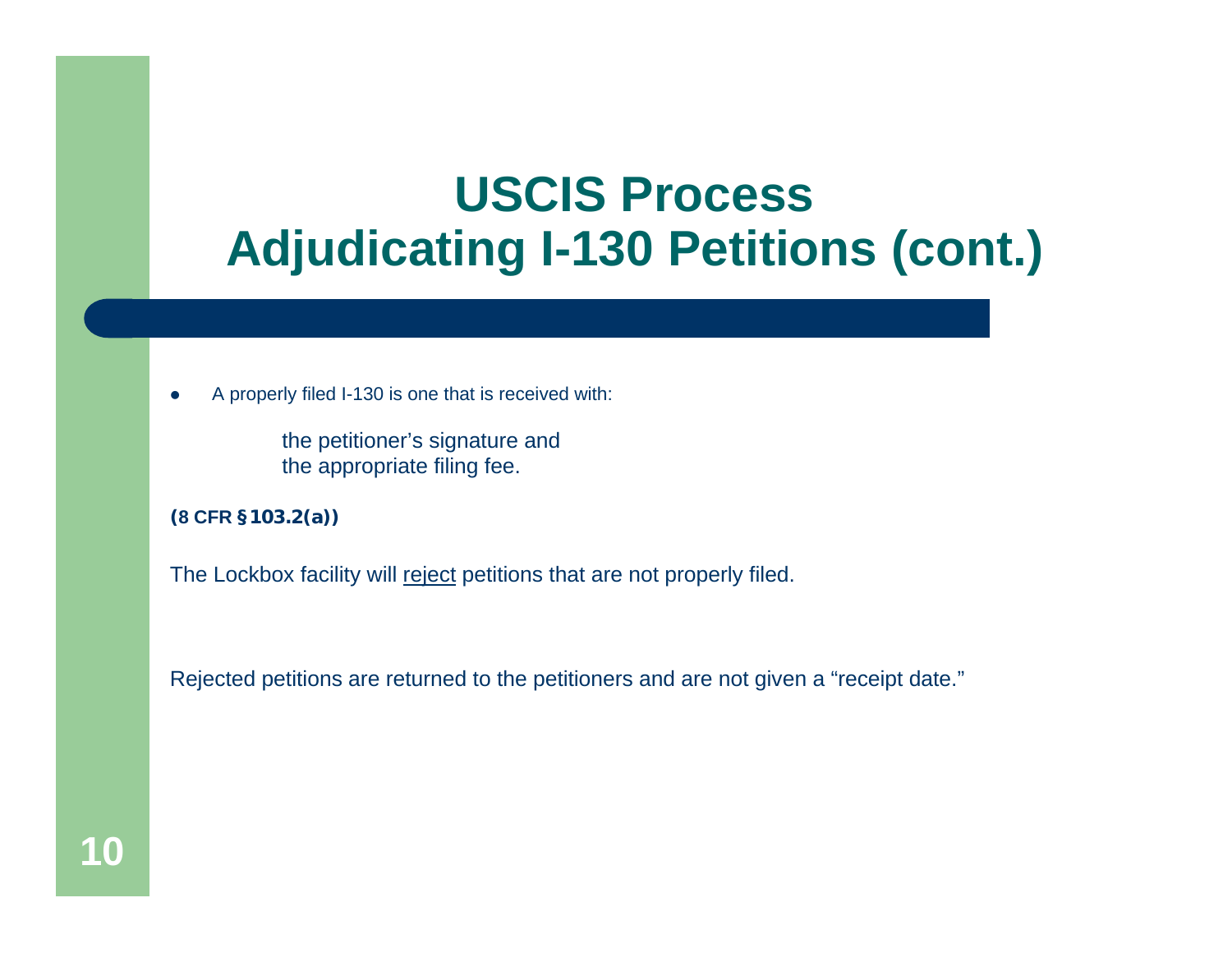*What is a priority date and why is it important?* 

#### **The priority date is:**

- $\Box$ the date the visa petition was properly filed with USCIS
- $\Box$  also the key date for family preference petitions that are subject to annual numerical limits
- $\Box$ used as the cut off date to determine visa availability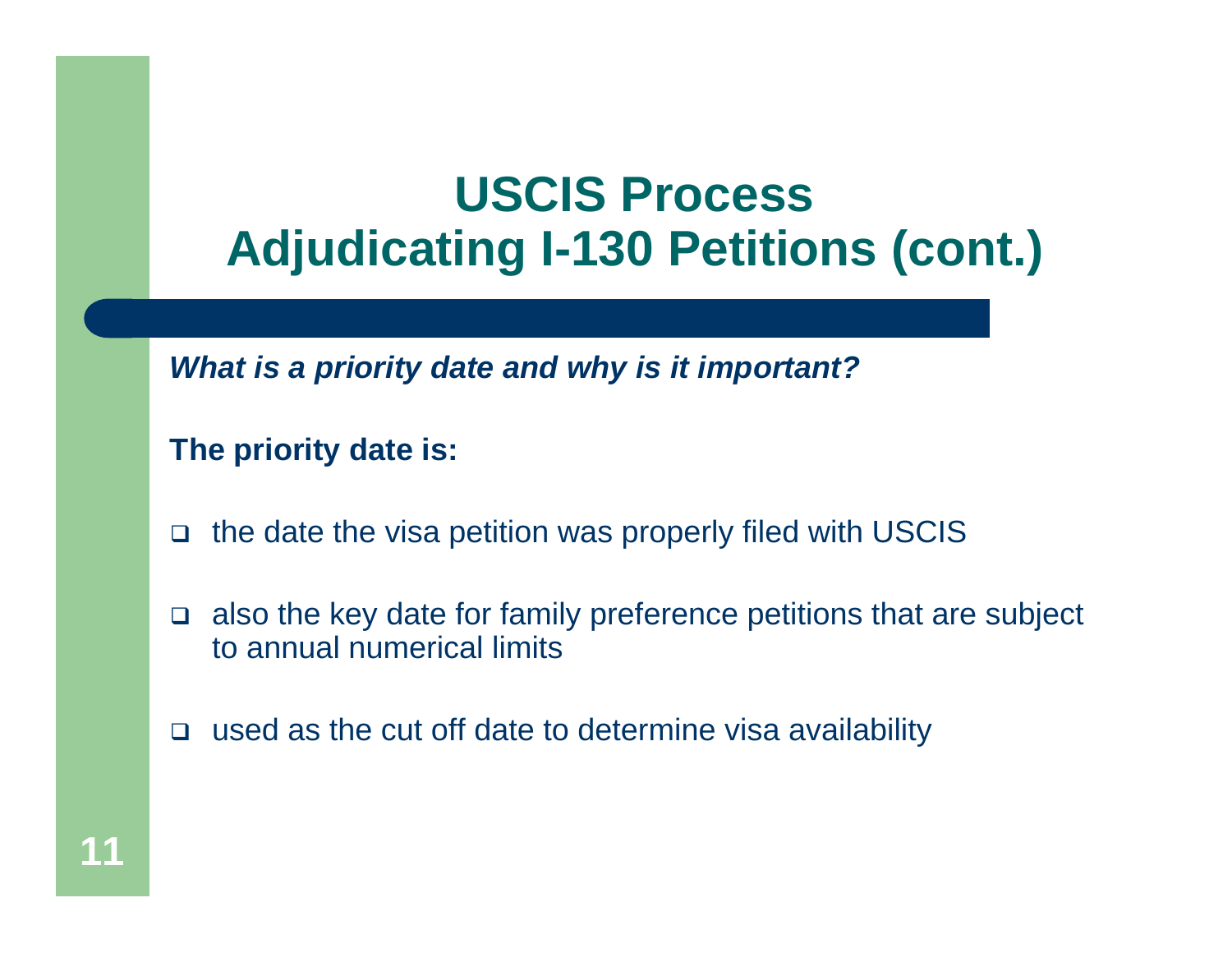$\bullet$ Two-fold purposes of the adjudications process are to determine:

Whether the petitioner is eligible to file the petition

Whether the beneficiary has the requisite familial relationship to qualify for the classification being sought

**and** 

- Petitions that are not rejected by the lockboxes are "accepted." Accepted petitions are receipted and routed to the appropriate USCIS service center or office for processing.
- $\bullet$  Cases received at the appropriate service center or office are assigned to Immigration Service Officers (ISOs) for initial review and adjudication.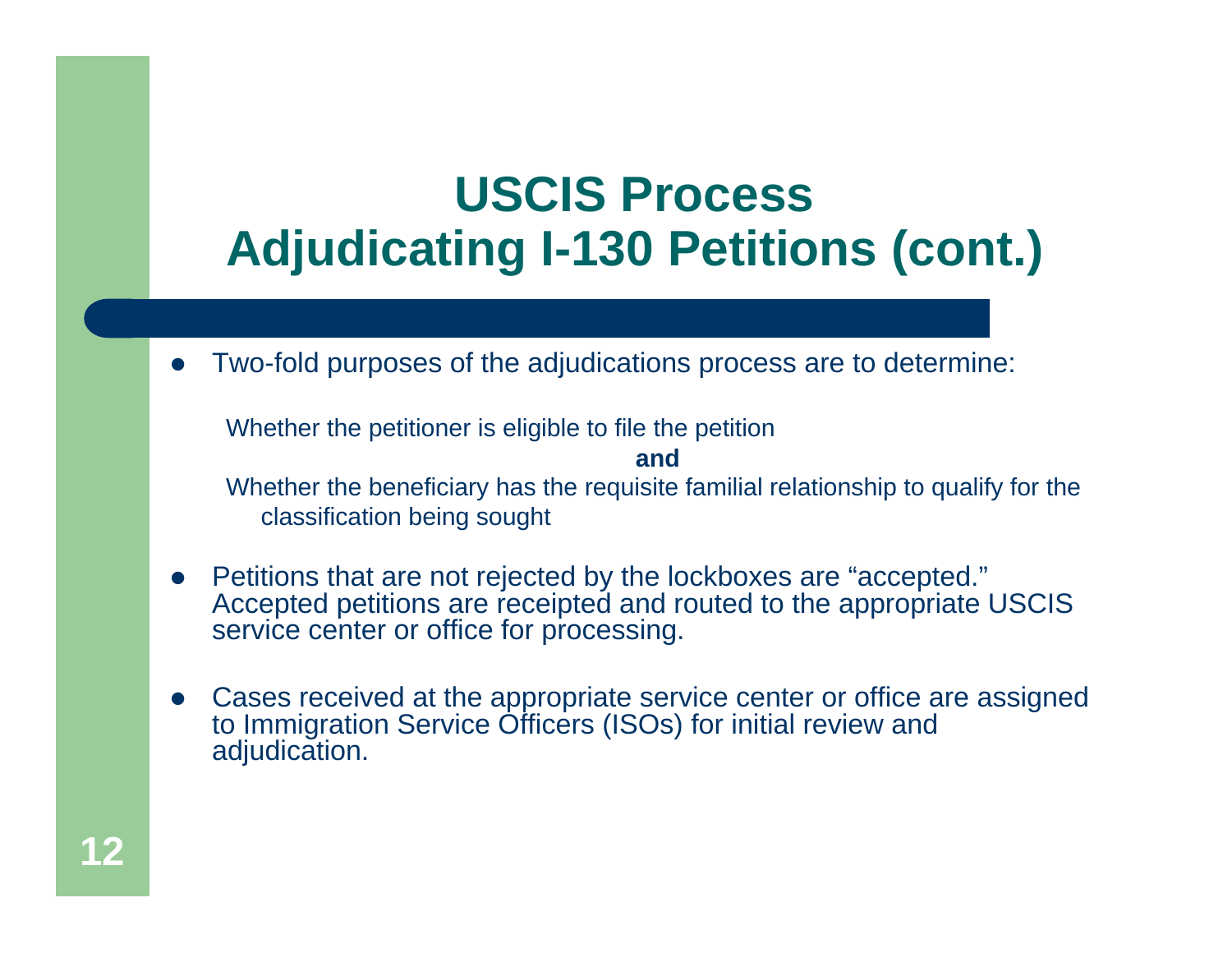#### • Reviewing an I-130

#### **The ISO's review involves looking at whether**:

- The petitioner is eligible to file the Form I-130 (status i.e., Is the petitioner an LPR, USC?- age of petitioner – old enough to file?).
- The relationship that the petitioner states on the I-130 is a "qualifying relationship" for which an I-130 may be filed (who is petitioner filing for?).
- The petitioner has submitted required information to prove the existence of the specific relationship being claimed (i.e., Alien number, proof of USC citizenship, marriage certificate, children's birth certificates, divorce documents?).
- Additional information or evidence is needed for the petitioner to prove the existence and *bona fides* of the claimed qualifying relationship (missing documents, lack of English language translations?).
- There are inconsistencies or material misrepresentations that pose potential fraud concerns.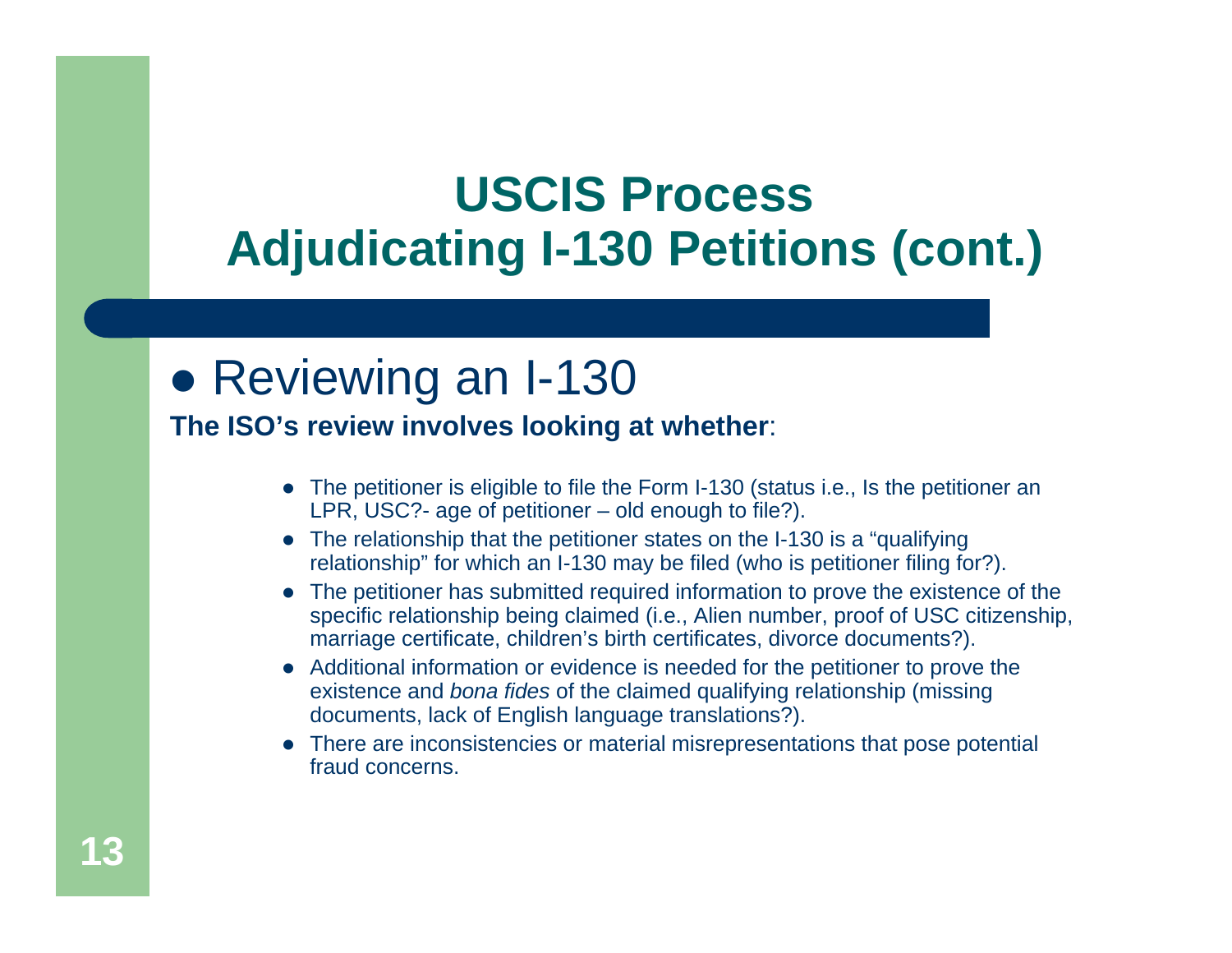#### **Burden of Proof**:

 $\bullet$  The adjudication of visa petitions is an administrative proceeding. In administrative proceedings, the petitioner bears the burden of proof to establish eligibility for the benefit sought.

**Matter of Brantigan**, 11 I & N Dec. 45 (BIA 1966)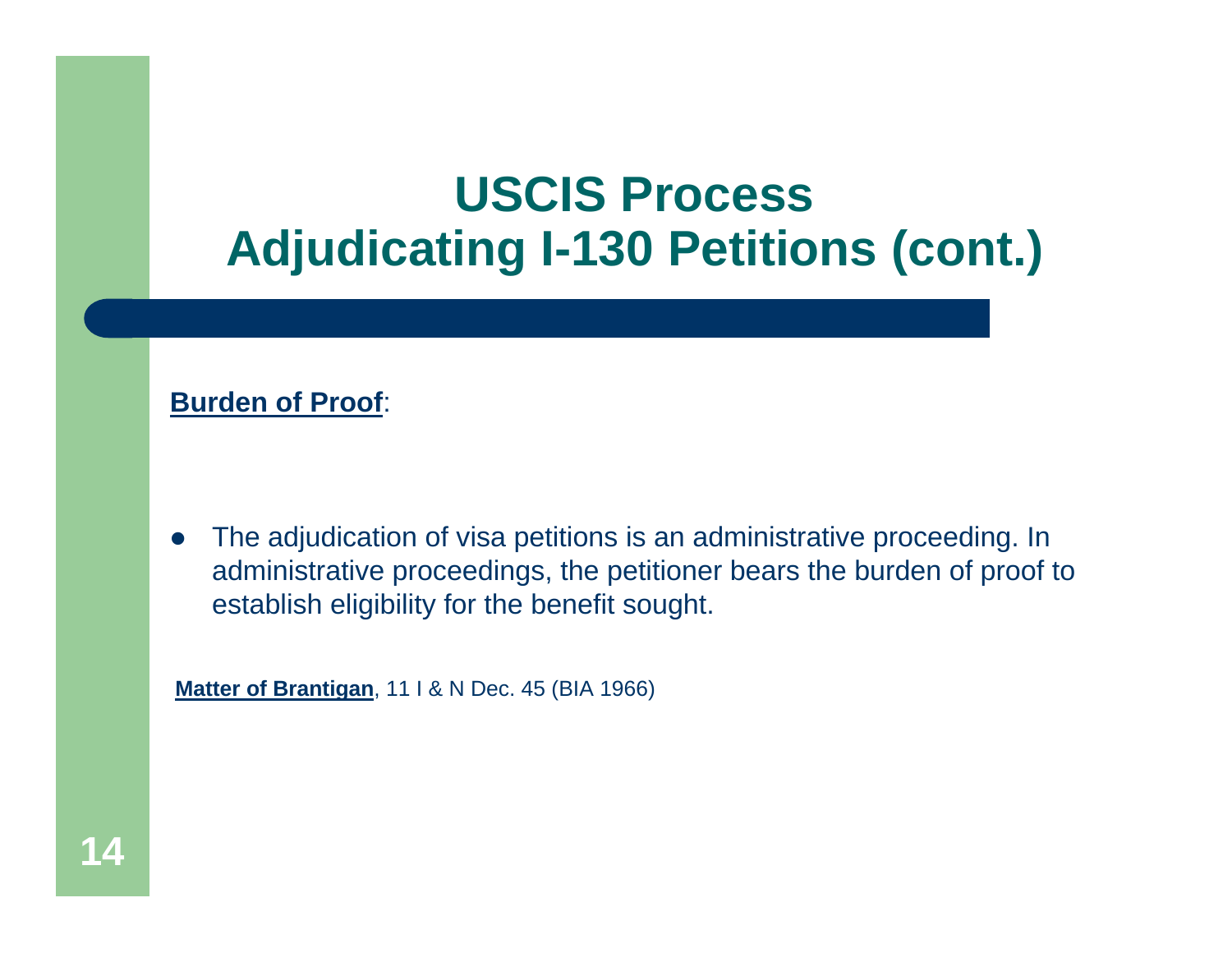- **What happens if the documentary evidence that the petitioner provided is not sufficient to prove the qualifying relationship?**
- $\mathcal{L}_{\mathcal{S}}$ **USCIS will send the petitioner a Request for Evidence (RFE)**

*The RFE will:* 

- **tell the petitioner what is deficient**
- **request specific documents or information**
- **provide the petitioner with a set timeframe within which to respond to the RFE and consequences of a failure to timely respond**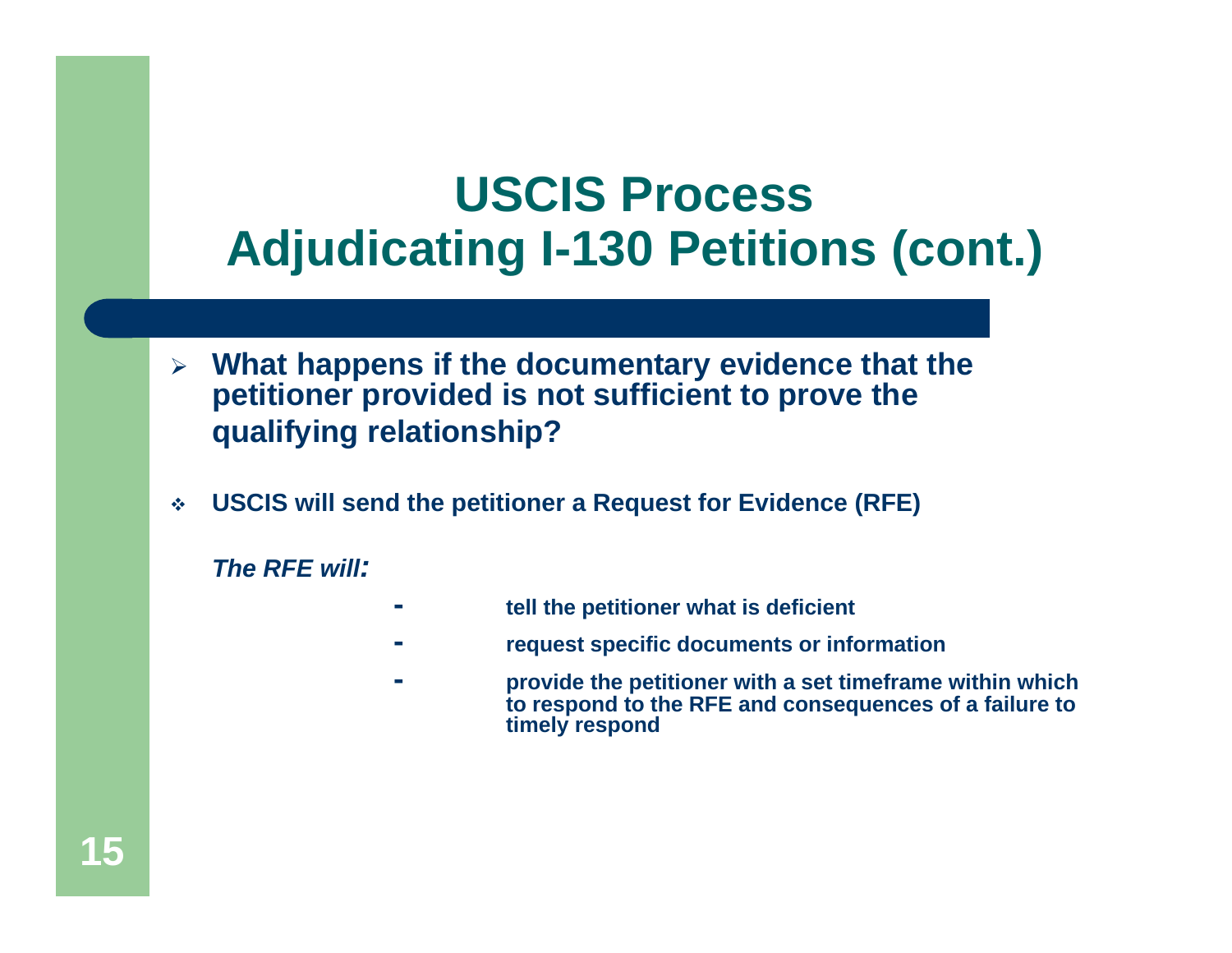- Most standalone I-130 petitions will be completed without the need of a personal interview; however, the facts of an individual case may indicate that a personal interview is appropriate.
- - USCIS Service Centers are not set up to conduct interviews on standalone I-130s. Generally, the interview will take place upon adjustment in the United States or during consular processing overseas.
- - When an I-130 has been filed concurrently with an I-485, the interview takes place at a USCIS field office.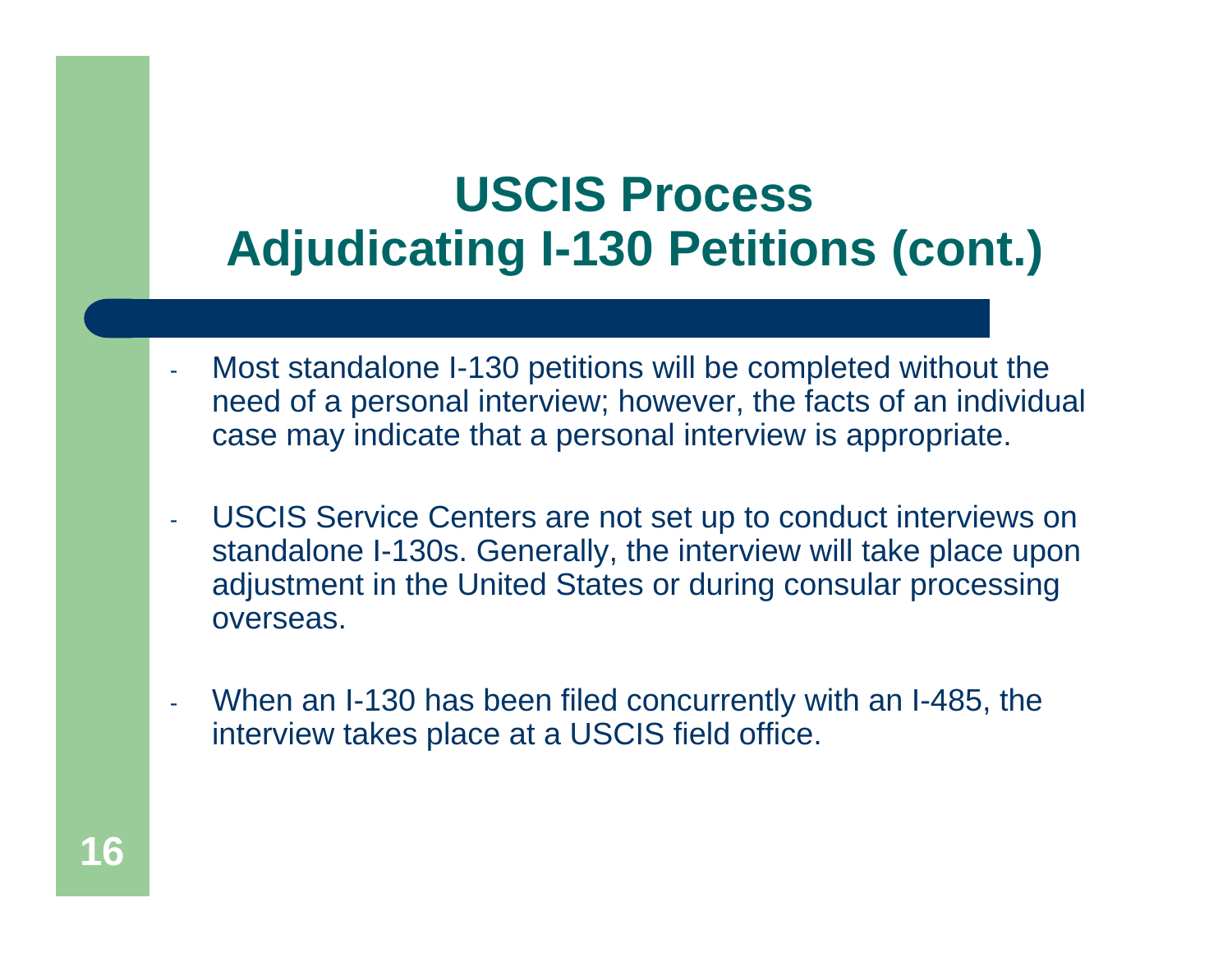## **Interview Waived I-130 adjudications**

- $\sigma_{\rm eff}^{\rm R}$  Normally, USCIS's National Benefits Center (NBC) processes incoming family-based I-485's (standalone or filed concurrently with an I-130)
- $\mathbf{v}_\mathrm{g}^{\mathrm{R}}$  The following family-based categories are interview waived and are adjudicated by the CSC:
	- Unmarried minor child or and stepchild of US Citizens
	- Parent of US Citizen
	- K1/K2 entrant— Fiancé(e) of US Citizen and children of Fiancé(e)
	- Native/Citizen of Cuba filing under 11/2/66 Act, or the spouse or child of such an alien, regardless of their citizenship or place of birth
	- Child of an LPR (unmarried and under 14 years old)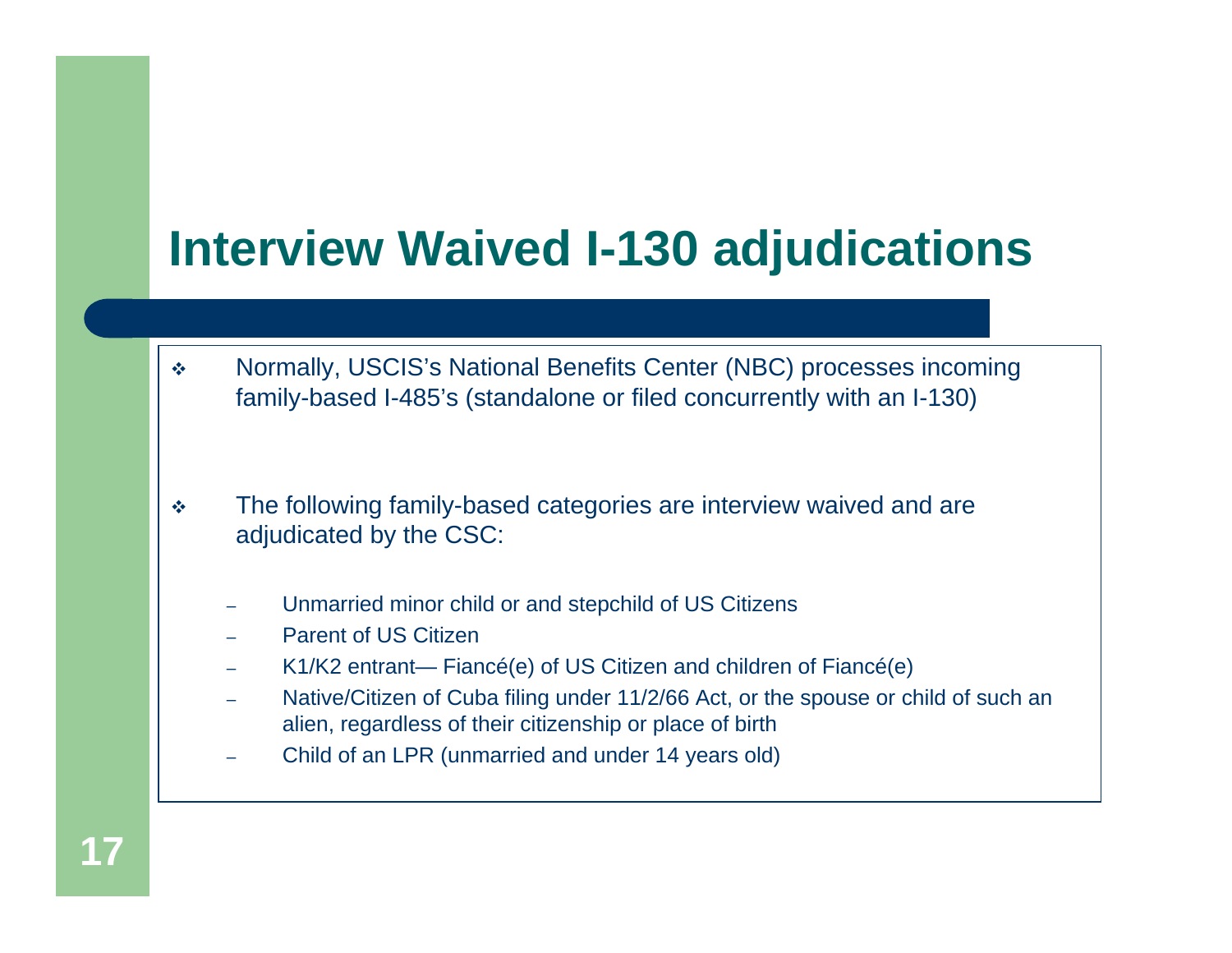### **Interview Waived I-130 adjudications (cont.)**

USCIS waives the I-485 interview for concurrently filed I-130/I-485 cases where:

- 0 Evidence within the case file indicates that the alien applicant was inspected, paroled or interviewed previously by an immigration officer;
- $\bullet$  Where the alien's status can be determined by reviewing information in the case file or by requesting additional evidence from the applicant;
- $\bullet$  Where the routine background checks on the alien applicant do not indicate violations beyond immigration violations that can be resolved by waivers; and
- 0 Where a review of the case file does not indicate possible fraud.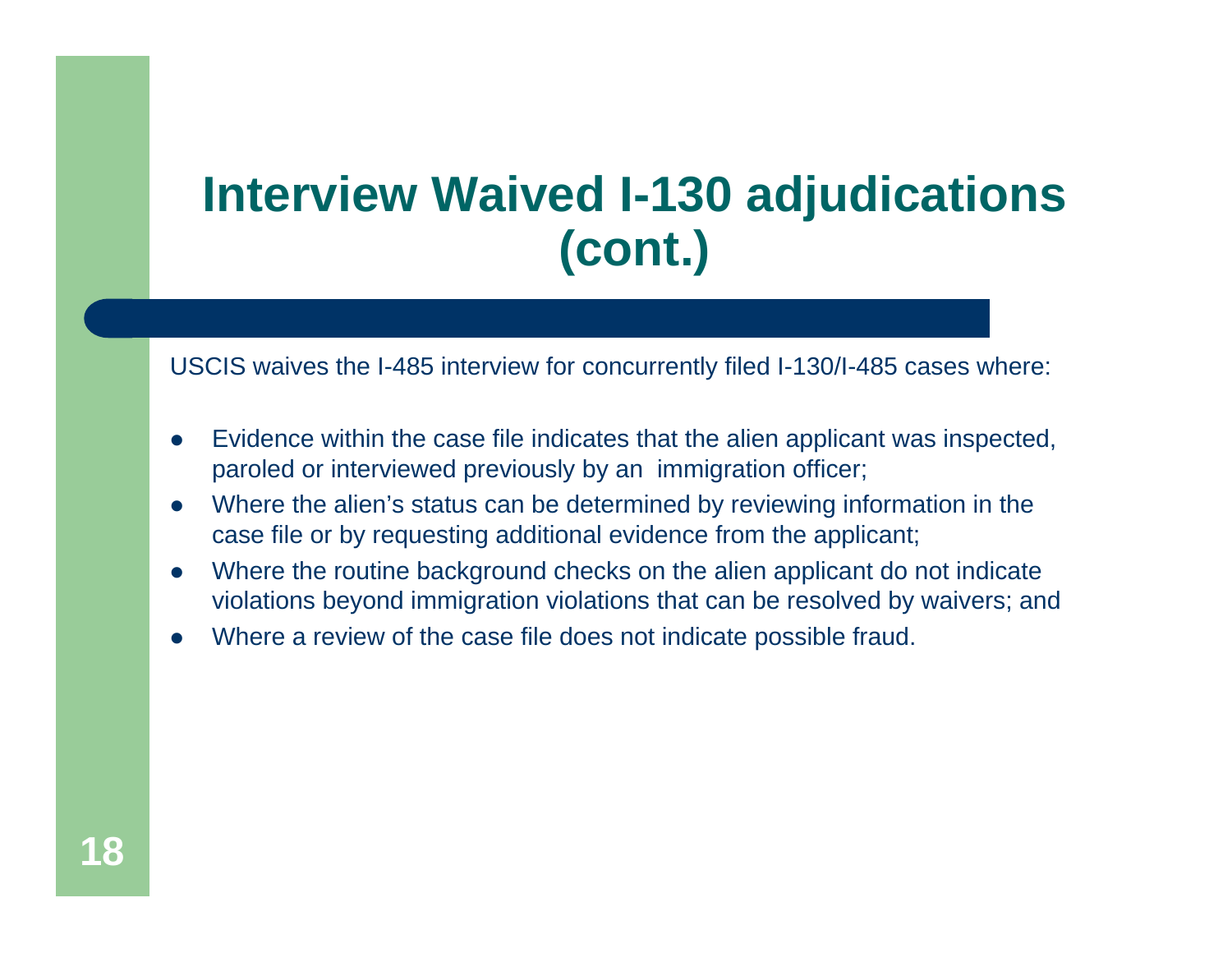# **Decision**

- $\sqrt{1}$  If the I-130 petition is approved:
- USCIS notifies the petitioner of the approval; **and**
- $\mathbf{r}$  forwards the petition to the appropriate USCIS repository; **or**
- forwards the petition to the DOS for overseas processing.
- **USCIS uses the Form I-797, Notice of Action to notify the petitioner or any recognized representative of the approval and disposition of the petition.**
- $\checkmark$  If the I-130 petition is denied, USCIS sends the petitioner and any recognized representative a denial letter which informs him or her of his/her appeal rights.